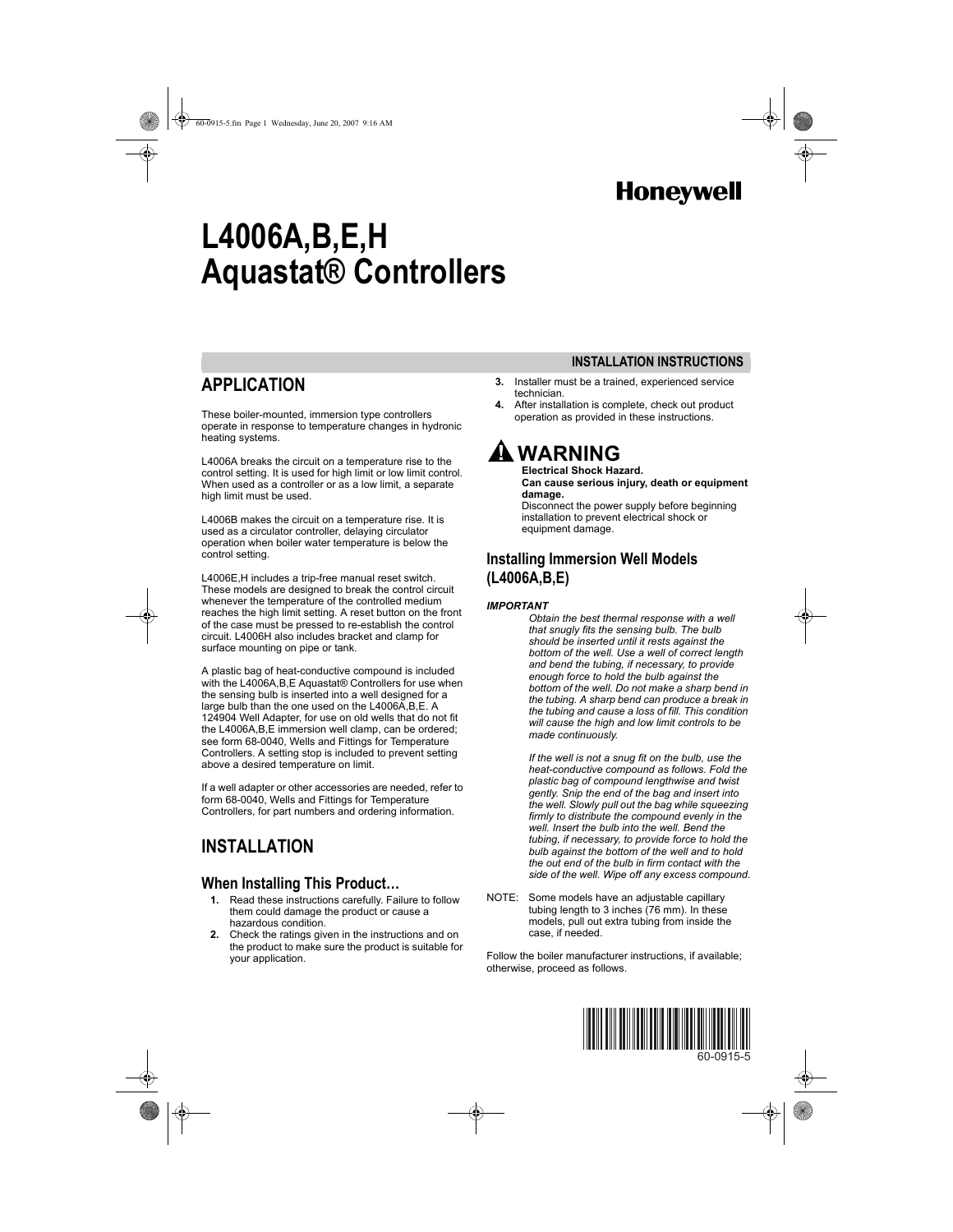- **1.** Remove the old control.
- **2.** Refer to the cover insert of the old control to identify and tag each lead as it is disconnected.
- **3.** Leave the old well in place if it is suitable.

#### **If Well is Otherwise Suitable But Does Not Fit The L4006 Immersion Well Clamp**

Use a 124904 Well Adapter (order separately, see form 68-0040) to secure the L4006 to the old well. The adapter has a flange at one end for fastening the L4066 adapter clamp.

- **1.** Loosen, but do not remove, the two adapter clamp screws (see Fig. 1).
- **2.** Slide the adapter onto the capillary and short tube; see Fig. 2 inset.
- **3.** Make sure the flanged end of the adapter fits into the hole in the case. Position the adapter well clamp snugly over the flange on the adapter, then tighten the clamp screws.
- **4.** Insert the bulb into the well, as shown in Fig. 2. If necessary, use the heat-conductive compound as instructed in the IMPORTANT statement on page 1.
- **5.** Tighten the setscrew (if one is present in the old well spud) against the adapter.



- MODELS WITH FIXED DIFFERENBTIALS DO NOT INCLUDE **ADJUSTING WHEEL.** 1
- M4679 VERTICALLY MOUNTED IMMERSION WELL IS ATTACHED TO THE BOTTOM OF THE CASE. ハ

#### **Fig. 1. Internal view of L4006A,B with horizontal well. L4006E is the same with reset button added.**

ADAPTER



SLIGHTLY BEND IN TUBES SHOULD HOLD BULB IN GOOD THERMAL CONTACT WITH THE WELL AT TWO OPPOSITE POINTS, AS IN (A) AND (B). ASSURE THAT TUBES FIT FREELY IN ADAPTER SO THAT TENSION OF THE CAPILLARY TUBE AT POINT (C)<br>HOLDS THE SENSING BULB IN GOOD THERMAL CONTACT WITH THE BOTTOM OF WELL AT POINT (D).

#### **Fig. 2. Bulb in immersion well and use of adapter.**

#### **If the Old Well Is Unsuitable.**

- **1.** Drain the system and remove the well.
- **2.** Select a new well from form 68-0040 (order well separately).
- **3.** Install the new well, refill the system and check for leaks.
- **4.** Loosen, but do not remove, the two adapter clamp screws (Fig. 1).
- **5.** Insert the sensing bulb into the well until it bottoms as show in Fig. 2. Add heat-conductive compound, if necessary, as instructed in the IMPORTANT statement on page 1.

2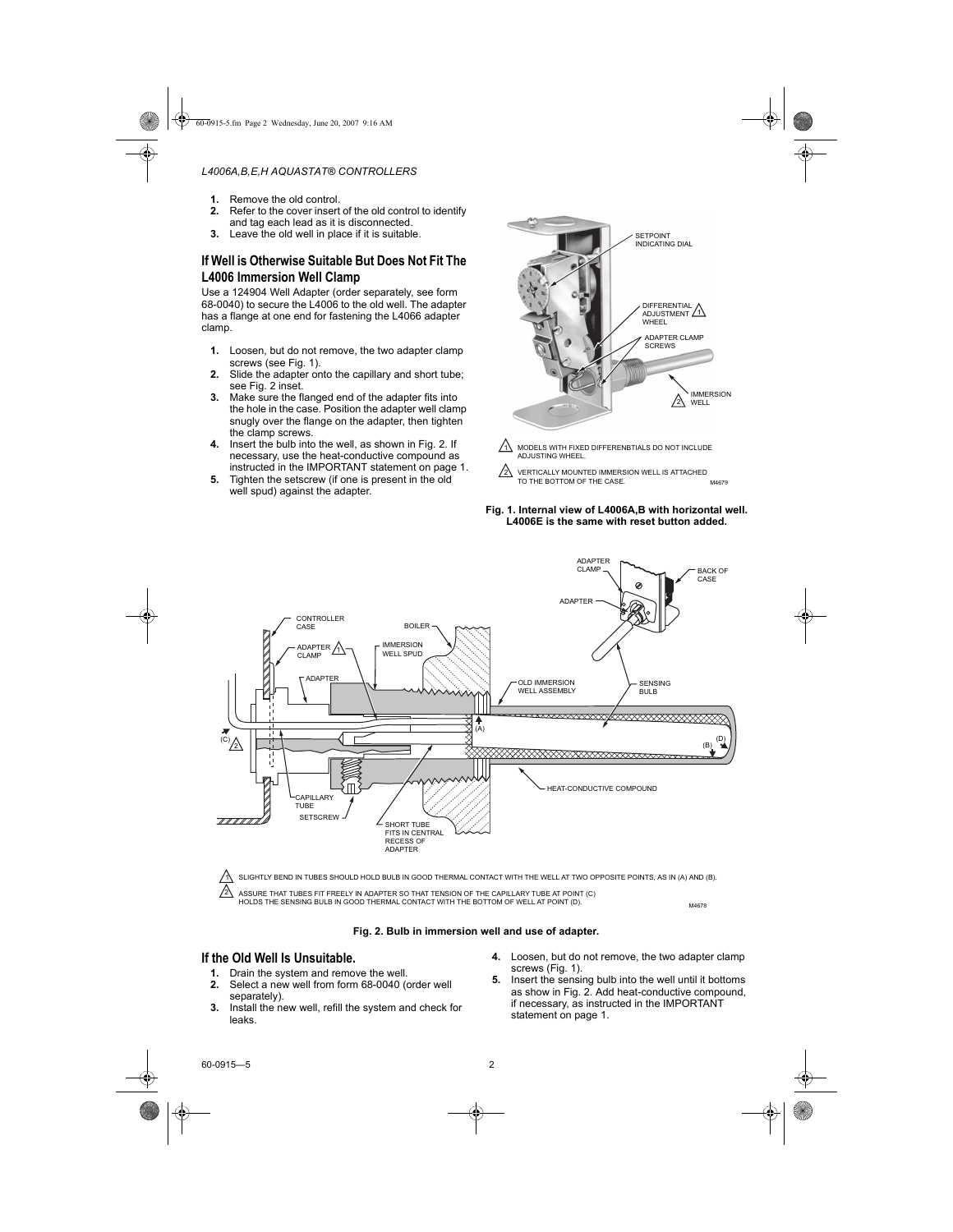**6.** Make sure the end of the well fits into the hole in the case. Position the immersion well clamp snugly over the well flange and tighten the clamp screw securely.

### **Mounting Surface Mount Model (L4006H)**

The L4006H is designed for surface mounting on piping or tank and can be mounted in any position.

When mounting the L4006H on piping, the pipe should be 1 in. (25 mm) diameter or larger for accurate temperature sensing.

- **1.** Remove any insulation from the pipe.
- **2.** Thoroughly scrape off all scale, rust or paint.
- **3.** Mount controller as shown in Fig. 3 using adjustable 12 in. (294 mm) pipe strap furnished.

When mounting the L4006H on a tank, use a pipe strap of appropriate length, approximately 6-10 ft (17.6- 29.4m) for the tank (not provided). Fit the pipe strap through the slot in the mounting bracket. See Fig. 3.



**Fig. 3. Mount L4006H directly on surface.**

#### **Wiring**

### **WARNING**

**Electrical Shock Hazard. Can cause serious injury, death or equipment damage.**

Disconnect power supply before connecting wiring to avoid electrical shock or equipment damage.

All wiring must comply with local codes and ordinances regarding wire size, insulation, enclosure, etc. See Fig. 4 and 5 for typical diagrams of Aquastat® Controllers used in heating systems.

Use these Aquastat Controllers with copper wire only.



**Fig. 4. Typical hookup for gas-fired system with domestic hot water.**



**Fig. 5. Hookup for oil-fired, summer-winter, hydronic system with domestic hot water. This is typical where control for domestic hot water is added, or where each Aquastat Controller is mounted in a separate location.**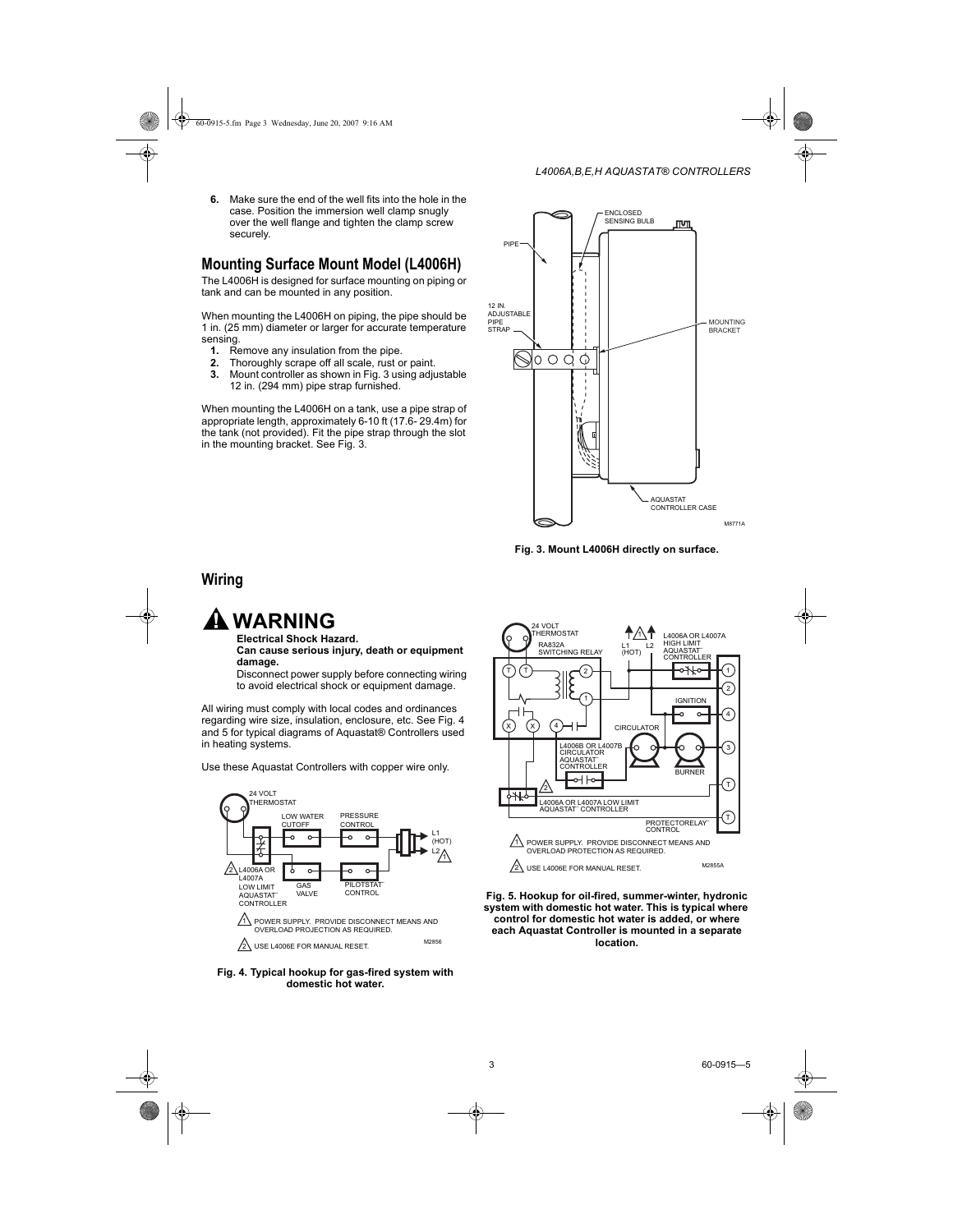### **OPERATION**

For proper selections of settings, follow boiler manufacturer recommendations:

**1.** High limit controller: Shuts off burner when water temperature exceeds high limit setting. Burner restarts when temperature drops to high limit setting minus the temperature differential.

NOTE: If L4006E or H, see Manual Reset section.

- **2.** Low limit controller: Maintains minimum boiler temperature for domestic hot water. Turns boiler on at temperature setting, less differential.
- **3.** Circulator controller: Prevents circulation of water that is not hot enough. Breaks circulator circuit at temperature setting minus differential and remakes at setting.

### **ADJUSTMENT**

Set the differential to correspond with the boiler manufacturer recommendations. To adjust models with adjustable differential, rotate the wheel on the back of the snap switch until the desired reading is aligned with the V notch in the frame. The wheel provides an adjustment from 5°F to 30°F (3°C to 17°C). Replace the cover on the Aquastat Controller.

Adjust the control point to correspond with the boiler manufacturer recommendations. To adjust, insert a screwdriver in the slotted screw type head located beneath the window in the cover. Turn the scale to the desired control point.

#### **Manual Reset**

When the device includes manual reset (L4006E and H), be sure to press the red reset button on the front of the case to make sure that the controller is not locked out on safety. When checking out the system, adjust the control point low enough so the temperature of the controlled medium reaches the high limit setting, the burner shuts off, and the Aquastat Controller locks out. When the temperature of the controlled medium drops to the high limit setting minus differential, push the manual reset button and the system should be operative again. Reset control to proper high limit setting.

### **CHECKOUT**

Check to make certain that the Aquastat Controller has been installed and adjusted properly. Put the system into operation and observe the action of the device through several cycles to make certain that it provides proper control of the system as described in the Operations section. Further adjustments can be made to meet more exact comfort requirements.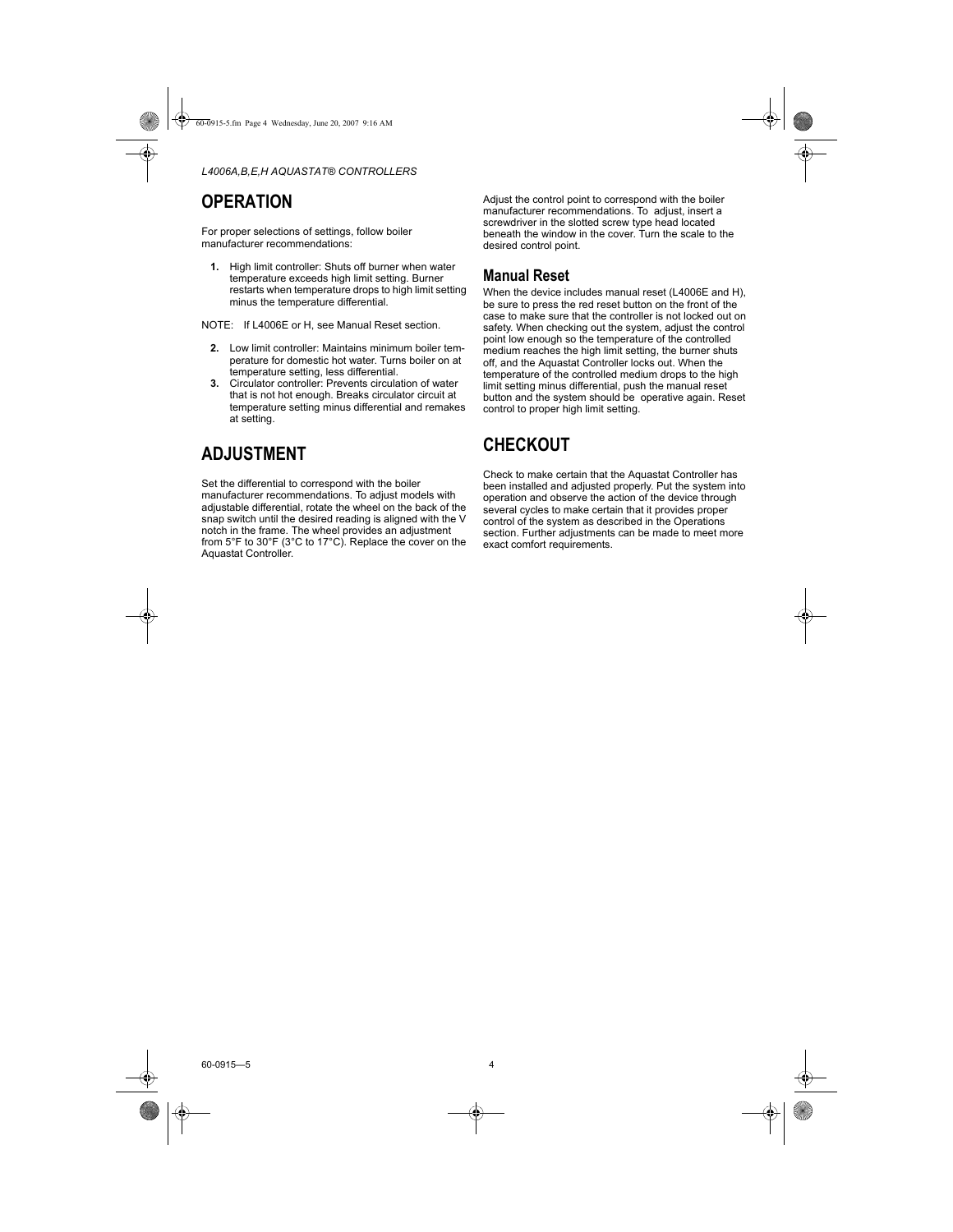### **MATERIAL SAFETY DATA SHEET**

#### **Section 1. Product And Company Identification**

Product Name: Heat Conductive Compound

MSDS ID: DS9021

Synonyms: MS1699

Product Use: Heat conductive material used to enhance contact and heat transfer in temperature sensor applications.

Manufacturer: Honeywell Inc., 1985 Douglas Drive North, Minneapolis, MN 55422.

Date Released: October 8, 1999

Customer Response Center: 800-328-5111

Emergency Telephone Information: 888-809-3787

NFPA Ratings:

Health 0; Flammability 1; Reactivity 0; Personal Protection B

#### **Section 2. Composition, Information on Ingredients**

| Ingredient                                | <b>CAS Number</b> | Percent   | PEL                    | TVL          |
|-------------------------------------------|-------------------|-----------|------------------------|--------------|
| #2 Lithium Complex Grease (70%):          |                   |           |                        |              |
| Mineral Oil                               | 64742-65-0        | $35 - 50$ | 5 mg/m $3$             | 5 mg/m $3$   |
| Mineral Oil                               | 64742-62-7        | $20 - 25$ | 5 mg/m <sup>3</sup>    | 5 mg/m $3$   |
| Lithium Hydrostearate/Sebacate<br>Complex | 68815-49-6        | $4 - 9$   |                        |              |
| Zinc Alkyldithiophosphate                 | 68649-42-3        | $0 - 2$   |                        |              |
| Aluminum Paste (30%):                     |                   |           |                        |              |
| Aluminum, as Al                           | 7429-90-5         | $20 - 25$ | 15 mg/m <sup>3</sup>   | 10 mg/m $3$  |
| Aliphatic Petroleum Distillates           | 8052-41-3         | $10 - 15$ | 2900 mg/m <sup>3</sup> | 525 mg/m $3$ |
| Stearic Acid                              | $57-11-4$         | $1 - 2$   |                        |              |
| Aromatic Petroleum Distillates            | 64742-95-6        | $1 - 2$   | 5 mg/m <sup>3</sup>    | 5 mg/m $3$   |

Additional Information: Part No. 120650 (0.5 oz tube); Part No. 107408 (4 oz can); Part No. 197007 (5 gallon container). May also contain minute amounts of lithium and molybdenum lubricant compounds.

#### **Section 3. Hazard Identification**

#### **Acute Health Effects:**

Skin: Excessive contact may cause skin irritation and dermatitis.

Eye: Direct contact with eye will cause irritation.

Inhalation: No adverse effects are expected.

Ingestion: Ingestion of product may cause nausea, vomiting and diarrhea.

#### **Chronic Health Effects:**

Existing skin rash or dermatitis may be aggravated by repeated contact.

OSHA Hazard Classifications: None.

Carcinogenicity: Not considered to be a carcinogen by either OSHA, NTP, IARC, or ACGIH.

#### **Section 4. First Aid Measures**

Eye Contact: Flush eyes with water for 15 minutes. Remove any contact lenses and continue to flush. Obtain medical attention if irritation develops and persists.

Skin Contact: Remove excess with cloth or paper. Wash thoroughly with mild soap and water. Obtain medical attention if irritation develops and persists.

Ingestion: Contact physician or local poison control center *immediately*.

Inhalation: Remove patient to fresh air and obtain medical attention if symptoms develop.

#### **Section 5. Fire Fighting Measures**

Material Flash Point: > 383°F (195°C). Will burn if exposed to flame.

Extinguishing Media: Carbon dioxide, dry chemical or foam.

Special Fire Fighting Procedures: None.

Explosion Hazards: None. Aluminum powder can react with water to release flammable hydrogen gas. In the form of this product, this reaction is not expected.

#### **Section 6. Accidental Release Measures**

Scrape up and dispose of as solid waste in accordance with state and federal regulations.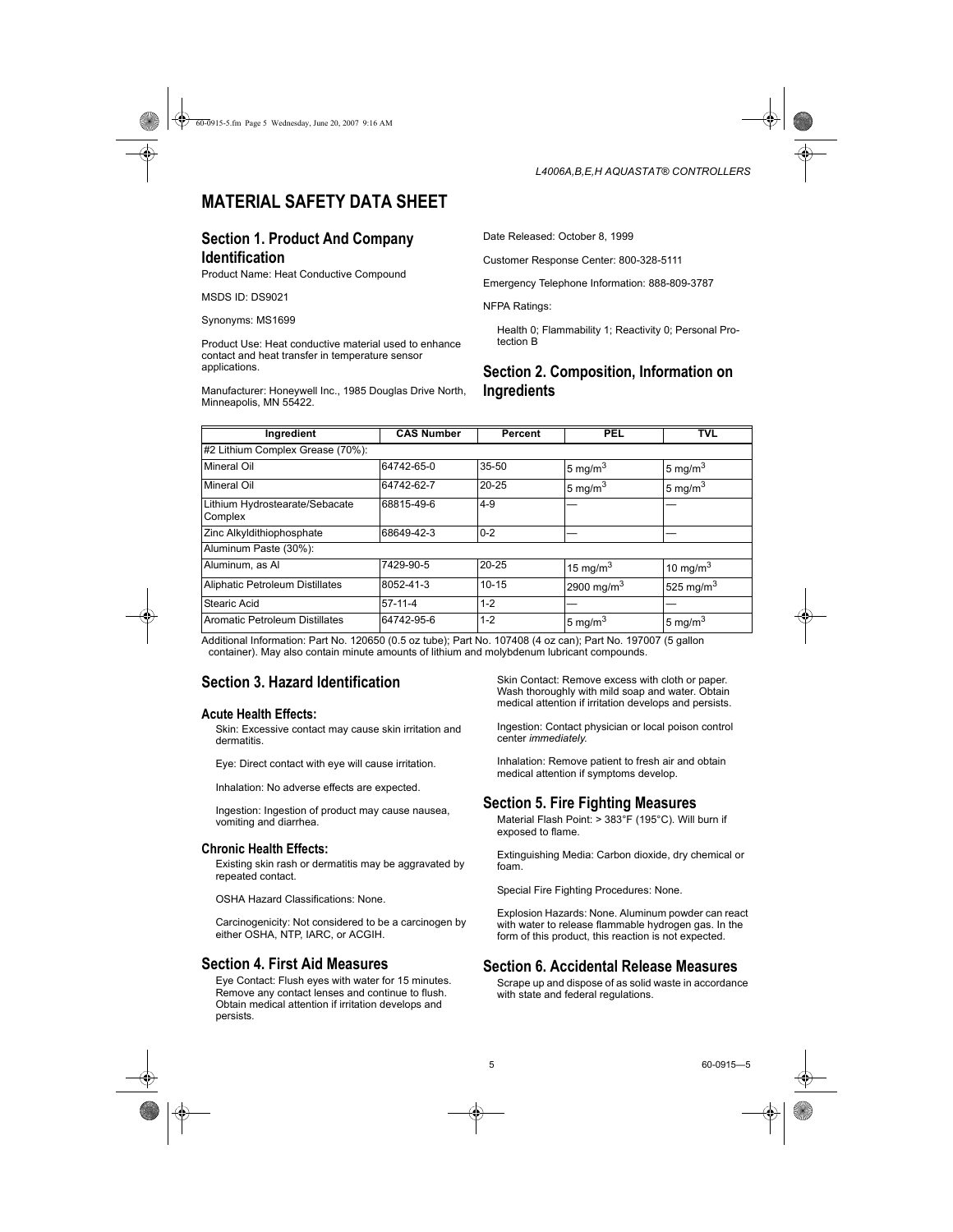#### **Section 7. Handling and Storage**

Store in dry place. Keep container closed when not in use.

#### **Section 8. Exposure Controls and Personal Protection.**

Ventilation: No special ventilation is required when working with this product.

Respiratory Protection: None required.

Eye Protection: Not normally required. However, use chemical safety goggles or faceshield if potential for eye contact exists, especially if material is heated.

Hand/Clothing Protection: Not normally required. Protective gloves and clothing are recommended, as material is difficult to remove from skin and clothing.

Other Protective Equipment: None required.

#### **Section 9. Physical and Chemical Properties**

Appearance/Odor: Aluminum color, semi-solid material, pleasant odor.

Solubility in Water: Negligible.

Specific Gravity: 0.86.

#### **Section 10. Stability and Reactivity**

Stability: Stable.

Reactivity: Hazardous polymerization will not occur.

Incompatibilities: Strong oxidizing agents and halogens.

Hazardous Decomposition Products: Carbon dioxide, carbon monoxide.

#### **Section 11. Toxicology Information.**

No data available.

#### **Section 12. Ecological Information**

Chemical Fate Information: Hydrocarbon components will biodegrade in soil; relatively persistent in water.

#### **Section 13. Disposal Consideration**

Dispose of as solid waste in accordance with local, state and federal regulations.

#### **Section 14. Transportation Information**

DOT Classification: Not classified as hazardous.

#### **Section 15. Regulatory Information**

SARA Title III Supplier Notification: Include in Section 311/312 inventory reports if amounts exceed 10,000 pounds. Aluminum compounds are subject to the reporting requirements under Section 313 of Emergency Planning and Community Right-To-Know Act of 1986 (40 CFR 372). Ingredients listed in TSCA Inventory.

#### **Section 16. Other Information**

This information is furnished without warranty, expressed or implied, except that is is accurate to the best of our knowledge.

Prepared by: PROSAR, 1295 Bandana Boulevard, Suite 335, St. Paul, MN 55108 (651-917-6100).